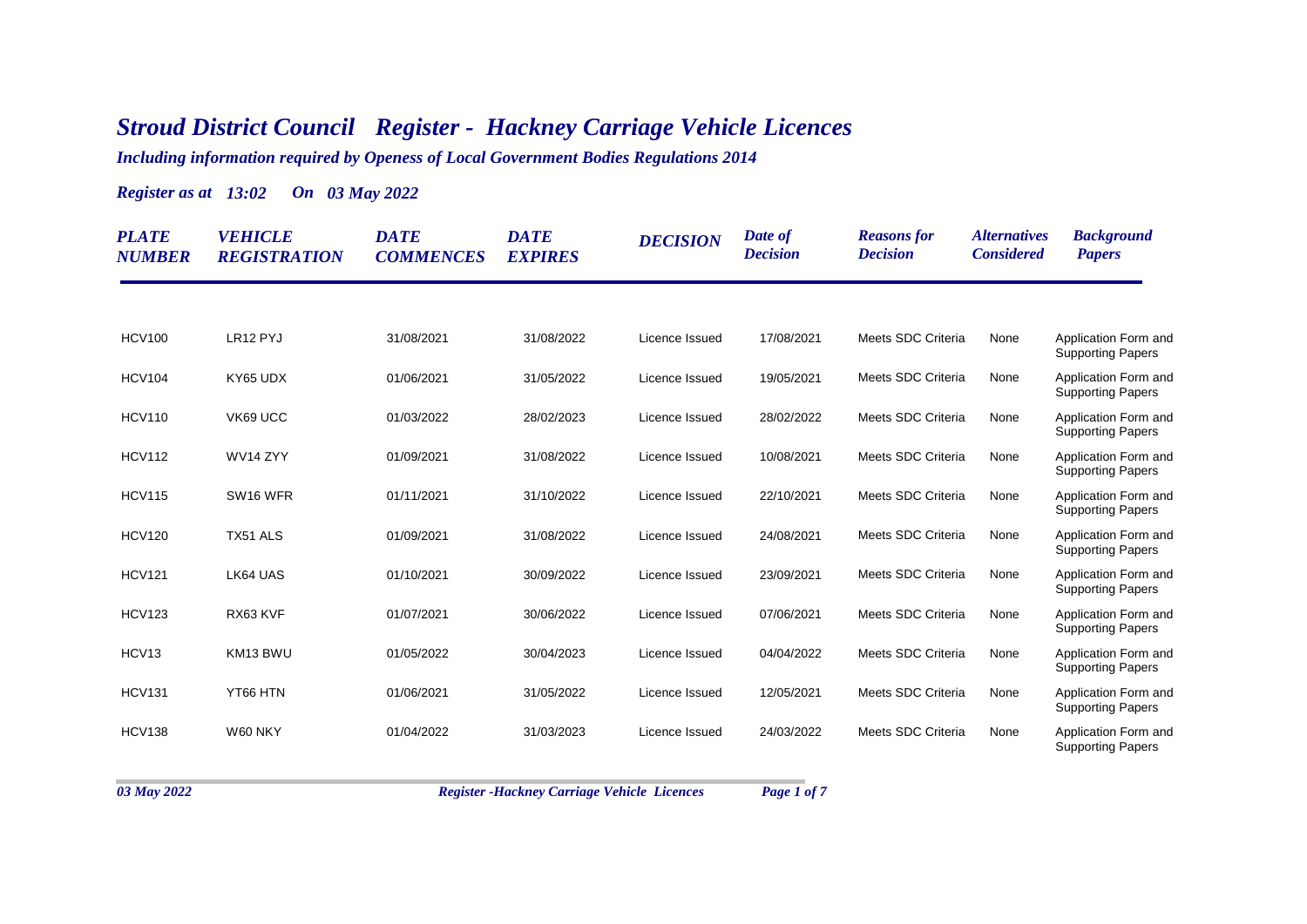| <b>PLATE</b><br><b>NUMBER</b> | <b>VEHICLE</b><br><b>REGISTRATION</b> | <b>DATE</b><br><b>COMMENCES</b> | <b>DATE</b><br><b>EXPIRES</b> | <b>DECISION</b> | Date of<br><b>Decision</b> | <b>Reasons for</b><br><b>Decision</b> | <b>Alternatives</b><br><b>Considered</b> | <b>Background</b><br><b>Papers</b>               |
|-------------------------------|---------------------------------------|---------------------------------|-------------------------------|-----------------|----------------------------|---------------------------------------|------------------------------------------|--------------------------------------------------|
|                               |                                       |                                 |                               |                 |                            |                                       |                                          |                                                  |
| <b>HCV142</b>                 | DC65 WBV                              | 01/12/2021                      | 30/11/2022                    | Licence Issued  | 03/11/2021                 | Meets SDC Criteria                    | None                                     | Application Form and<br><b>Supporting Papers</b> |
| HCV15                         | RK63 FMV                              | 31/01/2022                      | 31/01/2023                    | Licence Issued  | 31/01/2022                 | Meets SDC Criteria                    | None                                     | Application Form and<br><b>Supporting Papers</b> |
| <b>HCV151</b>                 | EY15 KJA                              | 31/10/2021                      | 31/10/2022                    | Licence Issued  | 11/10/2021                 | Meets SDC Criteria                    | None                                     | Application Form and<br><b>Supporting Papers</b> |
| <b>HCV153</b>                 | BU14 VFO                              | 01/03/2022                      | 28/02/2023                    | Licence Issued  | 25/02/2022                 | Meets SDC Criteria                    | None                                     | Application Form and<br><b>Supporting Papers</b> |
| <b>HCV158</b>                 | MV16 YRS                              | 31/03/2022                      | 31/03/2023                    | Licence Issued  | 30/03/2022                 | Meets SDC Criteria                    | None                                     | Application Form and<br><b>Supporting Papers</b> |
| <b>HCV159</b>                 | FN67 DRV                              | 01/05/2022                      | 30/04/2023                    | Licence Issued  | 22/04/2022                 | Meets SDC Criteria                    | None                                     | Application Form and<br><b>Supporting Papers</b> |
| <b>HCV160</b>                 | LD62 GWX                              | 01/09/2021                      | 31/08/2022                    | Licence Issued  | 24/08/2021                 | Meets SDC Criteria                    | None                                     | Application Form and<br><b>Supporting Papers</b> |
| <b>HCV162</b>                 | KR64 CTY                              | 31/10/2021                      | 31/10/2022                    | Licence Issued  | 29/10/2021                 | Meets SDC Criteria                    | None                                     | Application Form and<br><b>Supporting Papers</b> |
| <b>HCV168</b>                 | KX15 YDY                              | 01/12/2021                      | 30/11/2022                    | Licence Issued  | 11/11/2021                 | Meets SDC Criteria                    | None                                     | Application Form and<br><b>Supporting Papers</b> |
| HCV17                         | KV17 KZD                              | 30/11/2021                      | 30/11/2022                    | Licence Issued  | 30/11/2021                 | Meets SDC Criteria                    | None                                     | Application Form and<br><b>Supporting Papers</b> |
| <b>HCV182</b>                 | VN71 SNZ                              | 22/02/2022                      | 31/12/2022                    | Licence Issued  | 22/02/2022                 | Meets SDC Criteria                    | None                                     | Application Form and<br><b>Supporting Papers</b> |
| <b>HCV185</b>                 | <b>20 UNX</b>                         | 30/04/2022                      | 30/04/2023                    | Licence Issued  | 26/04/2022                 | Meets SDC Criteria                    | None                                     | Application Form and<br><b>Supporting Papers</b> |
| <b>HCV187</b>                 | FE67 HYC                              | 22/07/2021                      | 31/05/2022                    | Licence Issued  | 22/07/2021                 | Meets SDC Criteria                    | None                                     | Application Form and<br><b>Supporting Papers</b> |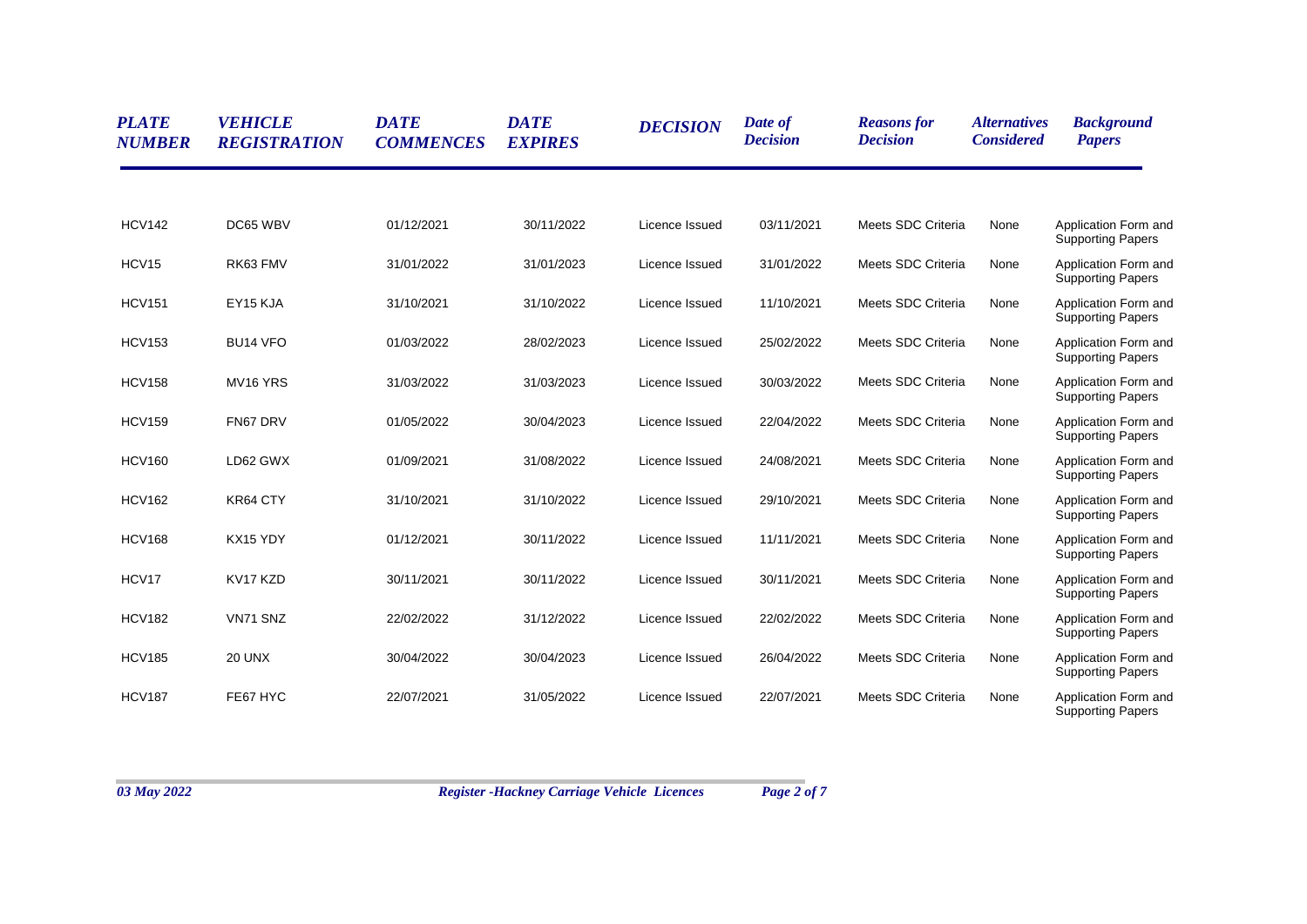| <b>PLATE</b><br><b>NUMBER</b> | <b>VEHICLE</b><br><b>REGISTRATION</b> | <b>DATE</b><br><b>COMMENCES</b> | <b>DATE</b><br><b>EXPIRES</b> | <b>DECISION</b> | Date of<br><b>Decision</b> | <b>Reasons for</b><br><b>Decision</b> | <i><b>Alternatives</b></i><br><b>Considered</b> | <b>Background</b><br><b>Papers</b>               |
|-------------------------------|---------------------------------------|---------------------------------|-------------------------------|-----------------|----------------------------|---------------------------------------|-------------------------------------------------|--------------------------------------------------|
|                               |                                       |                                 |                               |                 |                            |                                       |                                                 |                                                  |
| <b>HCV189</b>                 | <b>T50 RKB</b>                        | 01/06/2021                      | 31/05/2022                    | Licence Issued  | 05/05/2021                 | Meets SDC Criteria                    | None                                            | Application Form and<br><b>Supporting Papers</b> |
| HCV19                         | VU17 NZZ                              | 01/09/2021                      | 31/08/2022                    | Licence Issued  | 23/08/2021                 | Meets SDC Criteria                    | None                                            | Application Form and<br><b>Supporting Papers</b> |
| <b>HCV192</b>                 | LA18 XFN                              | 01/10/2021                      | 30/09/2022                    | Licence Issued  | 23/09/2021                 | Meets SDC Criteria                    | None                                            | Application Form and<br><b>Supporting Papers</b> |
| <b>HCV194</b>                 | ET14 OJZ                              | 01/11/2021                      | 31/10/2022                    | Licence Issued  | 29/10/2021                 | Meets SDC Criteria                    | None                                            | Application Form and<br><b>Supporting Papers</b> |
| <b>HCV195</b>                 | CE15 MYB                              | 01/11/2021                      | 31/10/2022                    | Licence Issued  | 15/10/2021                 | Meets SDC Criteria                    | None                                            | Application Form and<br><b>Supporting Papers</b> |
| <b>HCV197</b>                 | EA14 WMP                              | 30/11/2021                      | 30/11/2022                    | Licence Issued  | 09/11/2021                 | Meets SDC Criteria                    | None                                            | Application Form and<br><b>Supporting Papers</b> |
| <b>HCV201</b>                 | CF17 YUN                              | 01/04/2022                      | 31/03/2023                    | Licence Issued  | 08/03/2022                 | Meets SDC Criteria                    | None                                            | Application Form and<br><b>Supporting Papers</b> |
| <b>HCV203</b>                 | YK68 BPA                              | 30/04/2022                      | 30/04/2023                    | Licence Issued  | 27/04/2022                 | Meets SDC Criteria                    | None                                            | Application Form and<br><b>Supporting Papers</b> |
| <b>HCV205</b>                 | VA64 SFU                              | 01/08/2021                      | 31/07/2022                    | Licence Issued  | 29/07/2021                 | Meets SDC Criteria                    | None                                            | Application Form and<br><b>Supporting Papers</b> |
| <b>HCV207</b>                 | CN <sub>15</sub> VCP                  | 01/10/2021                      | 30/09/2022                    | Licence Issued  | 27/09/2021                 | Meets SDC Criteria                    | None                                            | Application Form and<br><b>Supporting Papers</b> |
| <b>HCV208</b>                 | BV15 UXL                              | 01/11/2021                      | 31/10/2022                    | Licence Issued  | 04/10/2021                 | Meets SDC Criteria                    | None                                            | Application Form and<br><b>Supporting Papers</b> |
| <b>HCV209</b>                 | MJ16 XZH                              | 01/11/2021                      | 31/10/2022                    | Licence Issued  | 14/10/2021                 | Meets SDC Criteria                    | None                                            | Application Form and<br><b>Supporting Papers</b> |
| <b>HCV210</b>                 | VE66 EXR                              | 30/11/2021                      | 30/11/2022                    | Licence Issued  | 30/11/2021                 | Meets SDC Criteria                    | None                                            | Application Form and<br><b>Supporting Papers</b> |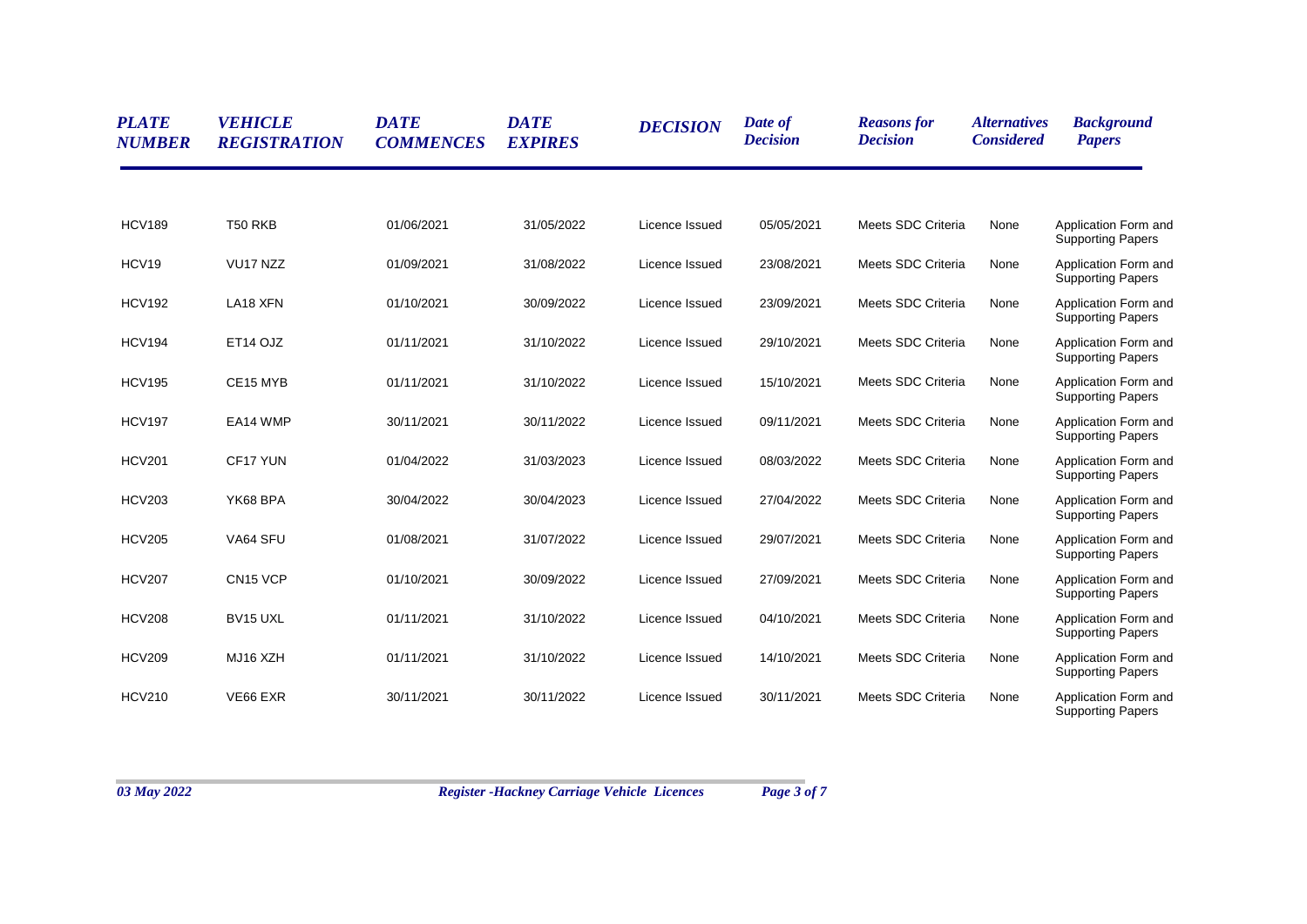| <b>PLATE</b><br><b>NUMBER</b> | <b>VEHICLE</b><br><b>REGISTRATION</b> | <b>DATE</b><br><b>COMMENCES</b> | <b>DATE</b><br><b>EXPIRES</b> | <b>DECISION</b> | Date of<br><b>Decision</b> | <b>Reasons for</b><br><b>Decision</b> | <i><b>Alternatives</b></i><br><b>Considered</b> | <b>Background</b><br><b>Papers</b>               |
|-------------------------------|---------------------------------------|---------------------------------|-------------------------------|-----------------|----------------------------|---------------------------------------|-------------------------------------------------|--------------------------------------------------|
|                               |                                       |                                 |                               |                 |                            |                                       |                                                 |                                                  |
| <b>HCV212</b>                 | OU16 KLJ                              | 01/09/2021                      | 31/08/2022                    | Licence Issued  | 09/08/2021                 | Meets SDC Criteria                    | None                                            | Application Form and<br><b>Supporting Papers</b> |
| <b>HCV214</b>                 | GU68 ZCO                              | 31/03/2022                      | 31/03/2023                    | Licence Issued  | 22/03/2022                 | Meets SDC Criteria                    | None                                            | Application Form and<br><b>Supporting Papers</b> |
| <b>HCV215</b>                 | LT15 DZC                              | 01/11/2021                      | 31/10/2022                    | Licence Issued  | 13/10/2021                 | Meets SDC Criteria                    | None                                            | Application Form and<br><b>Supporting Papers</b> |
| <b>HCV217</b>                 | VF17 HNN                              | 01/08/2021                      | 31/07/2022                    | Licence Issued  | 02/08/2021                 | Meets SDC Criteria                    | None                                            | Application Form and<br><b>Supporting Papers</b> |
| <b>HCV218</b>                 | <b>T10 APO</b>                        | 31/03/2022                      | 31/03/2023                    | Licence Issued  | 28/03/2022                 | Meets SDC Criteria                    | None                                            | Application Form and<br><b>Supporting Papers</b> |
| <b>HCV219</b>                 | RE71 JYC                              | 07/12/2021                      | 30/09/2022                    | Licence Issued  | 07/12/2021                 | Meets SDC Criteria                    | None                                            | Application Form and<br><b>Supporting Papers</b> |
| HCV22                         | KM61 ZGY                              | 31/08/2021                      | 31/08/2022                    | Licence Issued  | 27/08/2021                 | Meets SDC Criteria                    | None                                            | Application Form and<br><b>Supporting Papers</b> |
| <b>HCV220</b>                 | KP16 BZH                              | 01/11/2021                      | 31/10/2022                    | Licence Issued  | 26/10/2021                 | Meets SDC Criteria                    | None                                            | Application Form and<br><b>Supporting Papers</b> |
| <b>HCV225</b>                 | KP14 LRV                              | 31/12/2021                      | 31/12/2022                    | Licence Issued  | 14/12/2021                 | Meets SDC Criteria                    | None                                            | Application Form and<br><b>Supporting Papers</b> |
| <b>HCV229</b>                 | ML66 CUA                              | 01/04/2022                      | 31/03/2023                    | Licence Issued  | 16/03/2022                 | Meets SDC Criteria                    | None                                            | Application Form and<br><b>Supporting Papers</b> |
| <b>HCV230</b>                 | GD <sub>15</sub> Z <sub>XO</sub>      | 31/08/2021                      | 31/08/2022                    | Licence Issued  | 16/08/2021                 | Meets SDC Criteria                    | None                                            | Application Form and<br><b>Supporting Papers</b> |
| <b>HCV231</b>                 | KV64 XRA                              | 28/02/2022                      | 28/02/2023                    | Licence Issued  | 23/02/2022                 | Meets SDC Criteria                    | None                                            | Application Form and<br><b>Supporting Papers</b> |
| <b>HCV232</b>                 | FV65 ZRJ                              | 31/03/2022                      | 31/03/2023                    | Licence Issued  | 22/03/2022                 | Meets SDC Criteria                    | None                                            | Application Form and<br><b>Supporting Papers</b> |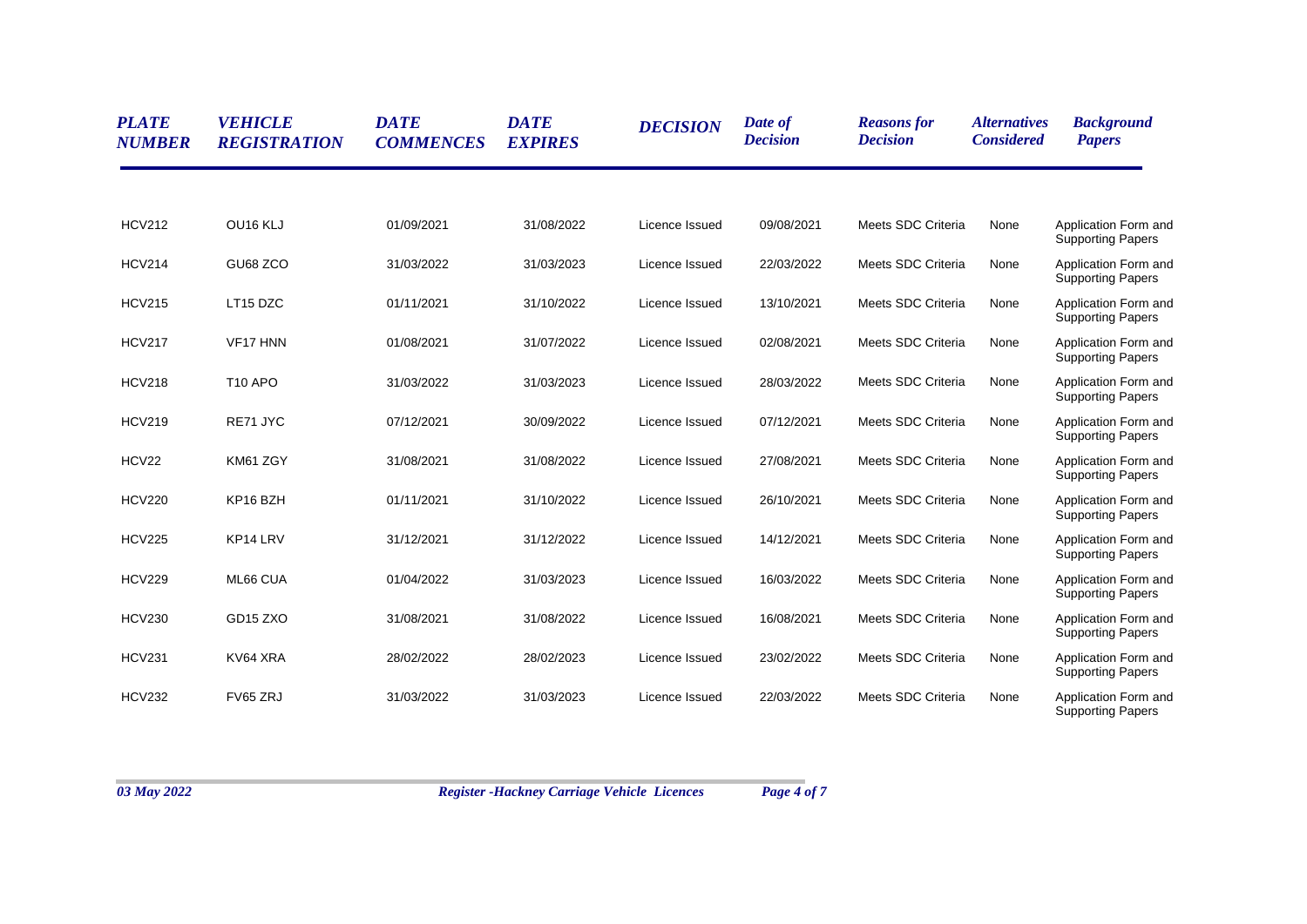| <b>PLATE</b><br><b>NUMBER</b> | <b>VEHICLE</b><br><b>REGISTRATION</b> | <b>DATE</b><br><b>COMMENCES</b> | <b>DATE</b><br><b>EXPIRES</b> | <b>DECISION</b> | Date of<br><b>Decision</b> | <b>Reasons for</b><br><b>Decision</b> | <i><b>Alternatives</b></i><br><b>Considered</b> | <b>Background</b><br><b>Papers</b>               |
|-------------------------------|---------------------------------------|---------------------------------|-------------------------------|-----------------|----------------------------|---------------------------------------|-------------------------------------------------|--------------------------------------------------|
|                               |                                       |                                 |                               |                 |                            |                                       |                                                 |                                                  |
| <b>HCV233</b>                 | LK64 TYG                              | 01/06/2021                      | 31/05/2022                    | Licence Issued  | 17/05/2021                 | Meets SDC Criteria                    | None                                            | Application Form and<br><b>Supporting Papers</b> |
| <b>HCV234</b>                 | <b>W600 NKY</b>                       | 01/06/2021                      | 31/05/2022                    | Licence Issued  | 05/05/2021                 | Meets SDC Criteria                    | None                                            | Application Form and<br><b>Supporting Papers</b> |
| <b>HCV235</b>                 | YB17 WDM                              | 27/04/2022                      | 31/03/2023                    | Licence Issued  | 27/04/2022                 | Meets SDC Criteria                    | None                                            | Application Form and<br><b>Supporting Papers</b> |
| <b>HCV236</b>                 | DK16 AOM                              | 01/10/2021                      | 30/09/2022                    | Licence Issued  | 06/09/2021                 | Meets SDC Criteria                    | None                                            | Application Form and<br><b>Supporting Papers</b> |
| <b>HCV239</b>                 | SE08 KNL                              | 01/12/2021                      | 30/11/2022                    | Licence Issued  | 01/12/2021                 | Meets SDC Criteria                    | None                                            | Application Form and<br><b>Supporting Papers</b> |
| <b>HCV240</b>                 | DK17 VGJ                              | 01/12/2021                      | 31/12/2022                    | Licence Issued  | 02/12/2021                 | Meets SDC Criteria                    | None                                            | Application Form and<br><b>Supporting Papers</b> |
| <b>HCV241</b>                 | MW14 ZCT                              | 01/07/2021                      | 30/06/2022                    | Licence Issued  | 02/06/2021                 | Meets SDC Criteria                    | None                                            | Application Form and<br><b>Supporting Papers</b> |
| <b>HCV242</b>                 | J3 PUE                                | 01/09/2021                      | 31/08/2022                    | Licence Issued  | 31/08/2021                 | Meets SDC Criteria                    | None                                            | Application Form and<br><b>Supporting Papers</b> |
| <b>HCV243</b>                 | WO <sub>16</sub> UJZ                  | 31/12/2021                      | 31/12/2022                    | Licence Issued  | 20/12/2021                 | Meets SDC Criteria                    | None                                            | Application Form and<br><b>Supporting Papers</b> |
| <b>HCV244</b>                 | VO <sub>18</sub> X <sub>KU</sub>      | 10/11/2021                      | 31/10/2022                    | Licence Issued  | 10/11/2021                 | Meets SDC Criteria                    | None                                            | Application Form and<br><b>Supporting Papers</b> |
| <b>HCV245</b>                 | NL66 FNW                              | 12/11/2021                      | 30/11/2022                    | Licence Issued  | 12/11/2021                 | Meets SDC Criteria                    | None                                            | Application Form and<br><b>Supporting Papers</b> |
| <b>HCV246</b>                 | FD67 KVB                              | 15/11/2021                      | 30/11/2022                    | Licence Issued  | 15/11/2021                 | Meets SDC Criteria                    | None                                            | Application Form and<br><b>Supporting Papers</b> |
| <b>HCV247</b>                 | DS17 BCY                              | 27/01/2022                      | 31/01/2023                    | Licence Issued  | 27/01/2022                 | Meets SDC Criteria                    | None                                            | Application Form and<br><b>Supporting Papers</b> |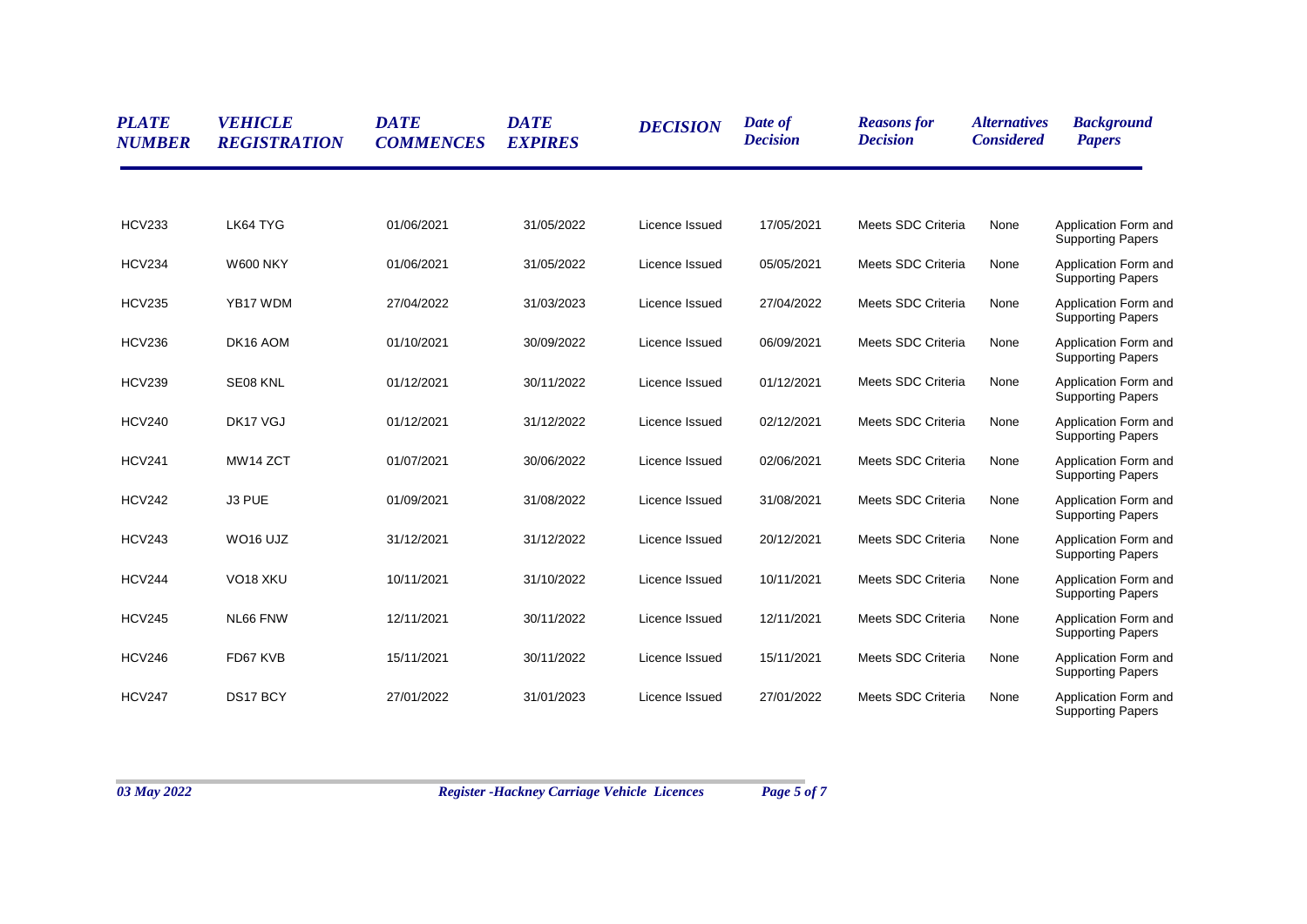| <b>PLATE</b><br><b>NUMBER</b> | <b>VEHICLE</b><br><b>REGISTRATION</b> | <b>DATE</b><br><b>COMMENCES</b> | <b>DATE</b><br><b>EXPIRES</b> | <b>DECISION</b> | Date of<br><b>Decision</b> | <b>Reasons for</b><br><b>Decision</b> | <i><b>Alternatives</b></i><br><b>Considered</b> | <b>Background</b><br><b>Papers</b>               |
|-------------------------------|---------------------------------------|---------------------------------|-------------------------------|-----------------|----------------------------|---------------------------------------|-------------------------------------------------|--------------------------------------------------|
|                               |                                       |                                 |                               |                 |                            |                                       |                                                 |                                                  |
| <b>HCV248</b>                 | SJ57 LVN                              | 05/04/2022                      | 31/03/2023                    | Licence Issued  | 05/04/2022                 | Meets SDC Criteria                    | None                                            | Application Form and<br><b>Supporting Papers</b> |
| HCV26                         | SF16 DMY                              | 01/09/2021                      | 31/08/2022                    | Licence Issued  | 11/08/2021                 | Meets SDC Criteria                    | None                                            | Application Form and<br><b>Supporting Papers</b> |
| HCV28                         | VK17 ULF                              | 01/03/2022                      | 28/02/2023                    | Licence Issued  | 14/02/2022                 | Meets SDC Criteria                    | None                                            | Application Form and<br><b>Supporting Papers</b> |
| HCV31                         | CK65 DGE                              | 01/07/2021                      | 30/06/2022                    | Licence Issued  | 14/06/2021                 | Meets SDC Criteria                    | None                                            | Application Form and<br><b>Supporting Papers</b> |
| HCV38                         | GJ16 XJO                              | 01/12/2021                      | 30/11/2022                    | Licence Issued  | 17/11/2021                 | Meets SDC Criteria                    | None                                            | Application Form and<br><b>Supporting Papers</b> |
| HCV41                         | CE13 KVY                              | 01/07/2021                      | 30/06/2022                    | Licence Issued  | 23/06/2021                 | Meets SDC Criteria                    | None                                            | Application Form and<br><b>Supporting Papers</b> |
| HCV46                         | T <sub>6</sub> APO                    | 01/04/2022                      | 31/03/2023                    | Licence Issued  | 08/03/2022                 | Meets SDC Criteria                    | None                                            | Application Form and<br><b>Supporting Papers</b> |
| HCV47                         | FD64 OTW                              | 30/04/2022                      | 30/04/2023                    | Licence Issued  | 20/04/2022                 | Meets SDC Criteria                    | None                                            | Application Form and<br><b>Supporting Papers</b> |
| HCV55                         | EK64 GXT                              | 01/12/2021                      | 31/12/2022                    | Licence Issued  | 02/12/2021                 | Meets SDC Criteria                    | None                                            | Application Form and<br><b>Supporting Papers</b> |
| HCV59                         | SF66 DKV                              | 31/12/2021                      | 31/12/2022                    | Licence Issued  | 20/12/2021                 | Meets SDC Criteria                    | None                                            | Application Form and<br><b>Supporting Papers</b> |
| HCV60                         | NA66 PVK                              | 31/07/2021                      | 31/07/2022                    | Licence Issued  | 20/07/2021                 | Meets SDC Criteria                    | None                                            | Application Form and<br><b>Supporting Papers</b> |
| HCV62                         | DE13 KVH                              | 01/05/2022                      | 30/04/2023                    | Licence Issued  | 25/04/2022                 | Meets SDC Criteria                    | None                                            | Application Form and<br><b>Supporting Papers</b> |
| HCV63                         | AE19 GLF                              | 30/09/2021                      | 30/09/2022                    | Licence Issued  | 17/09/2021                 | Meets SDC Criteria                    | None                                            | Application Form and<br><b>Supporting Papers</b> |